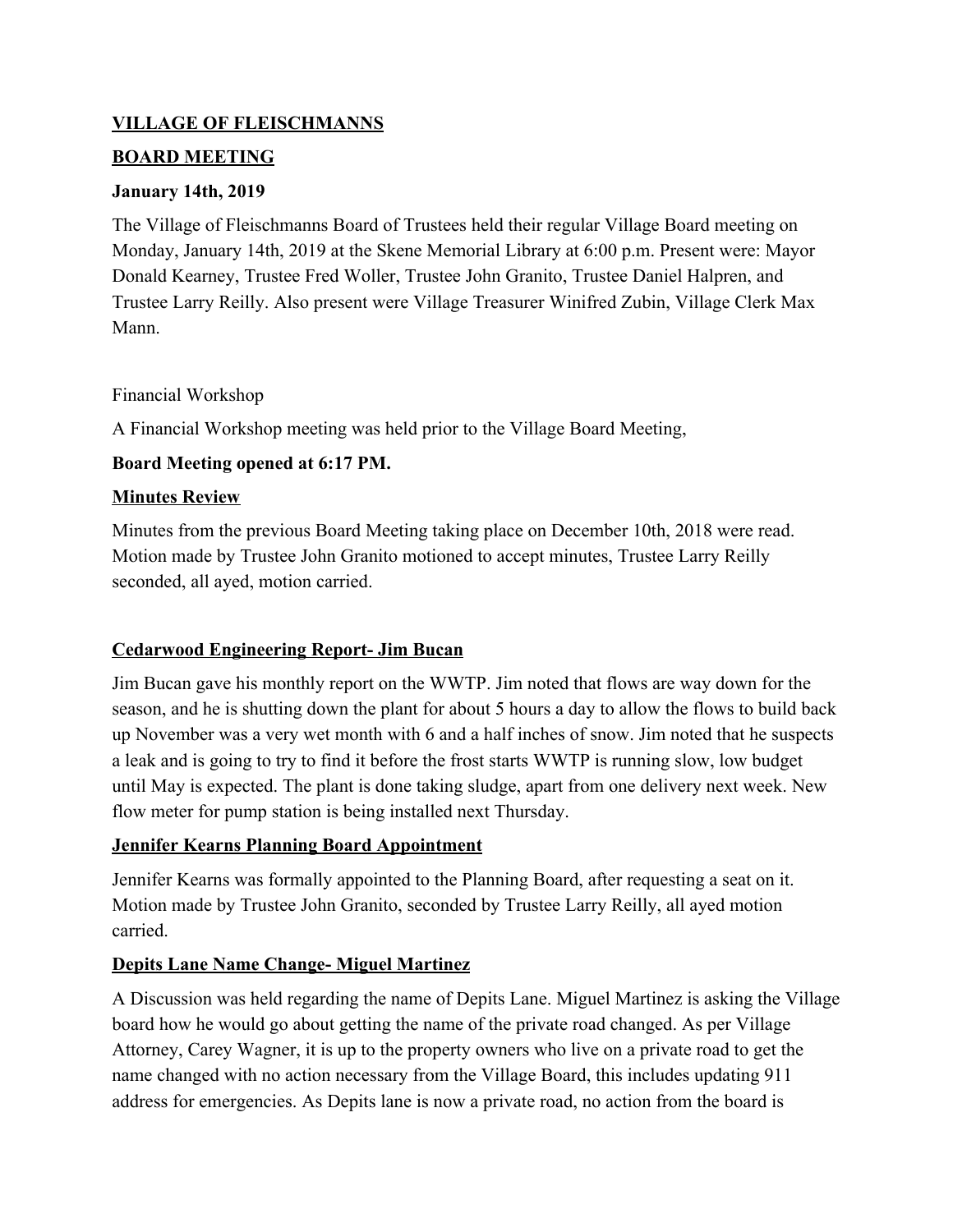needed for Miguel and property owners to change the name, provided all the necessary institutions are contacted

# **RESOLUTION: NO VILLAGE REGISTRATION DAY**

**WHEREAS**, the next General Village Election for officers will be held on March 19, 2019 and

**WHEREAS**, the Board of Trustees of the Village of Fleischmanns according to Election Law Sec.

15-118(3) may abolish registration day, so long as the Board of Trustees adopts a resolution at least 60 days prior to the village election setting forth that there will be no registration day, as most Villages have done, and only those persons whose names are on the county registration list will be allowed to vote in the Village election. Registration with the County Board of elections must be done at least 10 days prior to the Village election to ensure a voter's eligibility, which is the same amount of time before the election that Village registration day was typically held,

**WHEREAS**, this resolution will be effective for all Village elections until such time as the resolution is repealed,

**NOW THEREFORE, BE IT RESOLVED**, that the Village Board of Trustees hereby abolishes Village registration day for the Village election.

Dated: January 14th, 2019 State of New York ) )ss: County of Delaware )

 I, Max Mann, Village Clerk of the Village of Fleischmanns, New York, do hereby certify that the foregoing is a true & correct transcript of a resolution adopted by the Board of Trustees of the Village of Fleischmanns, New York on January 14th, 2019, and the whole thereof.

**WHEREUPON**, the Resolution was put to a vote and recorded as follows:

|                | Aye Nay |  |
|----------------|---------|--|
| Mayor Kearney  |         |  |
| Trustee Woller |         |  |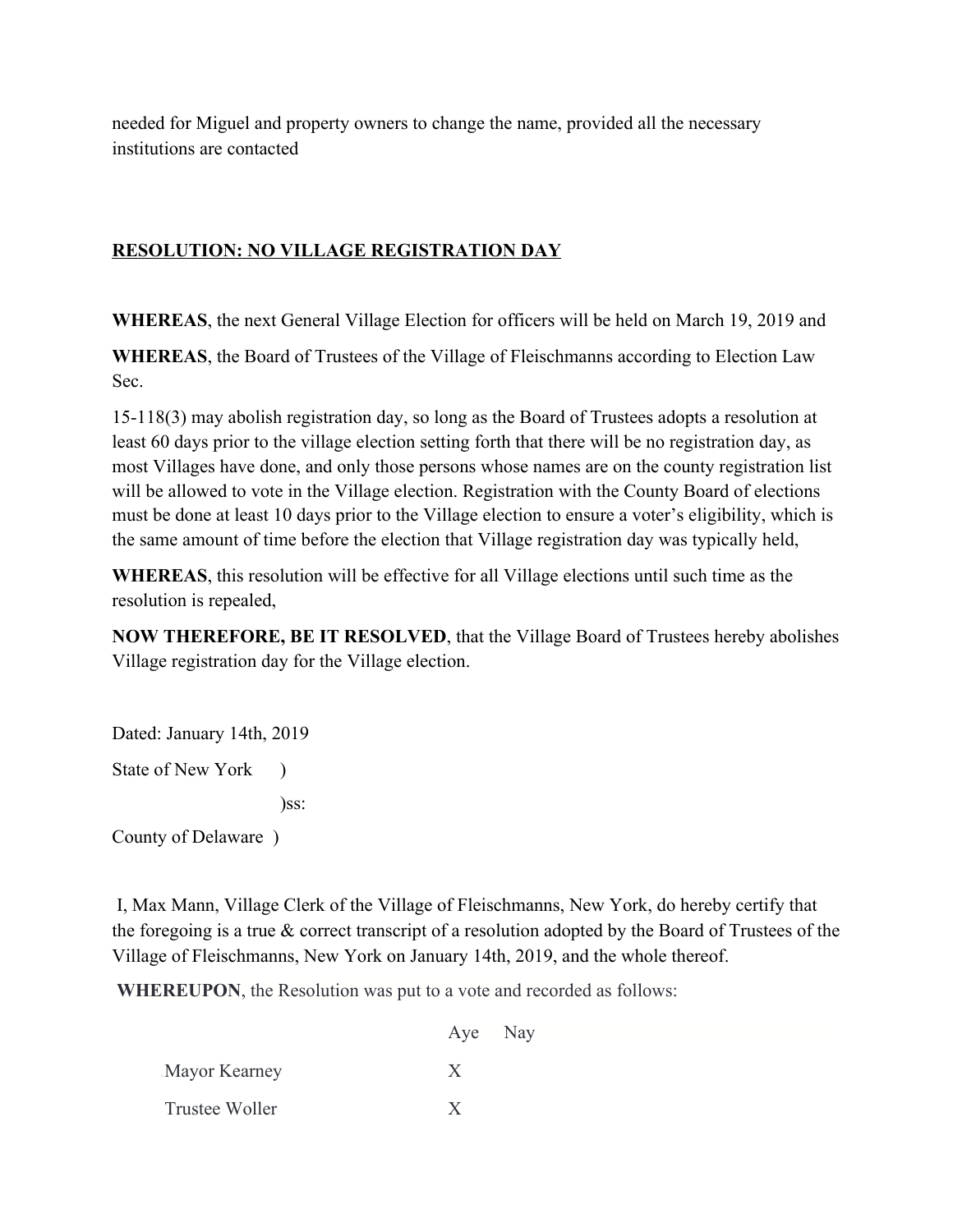| <b>Trustee Reilly</b>  | $\boldsymbol{\mathsf{X}}$ |
|------------------------|---------------------------|
| <b>Trustee Granito</b> | $\mathsf{X}$              |
| Trustee Halpren        | X                         |

### **RESOLUTION: APPOINTMENT OF ELECTION INSPECTORS**

**WHEREAS,** the Village of Fleischmanns will be holding a General Village Election on March 19, 2019 and;

**WHEREAS,** Election Law Sec. 15-116-1 states the Village Board of Trustees shall adopt a resolution appointing Election Inspectors and

**WHEREAS,** the Village Board must appoint Inspectors to be present and work on the designated Village Registration Day, March 9th, 2019 and Village Election Day, March 19, 2019 and

**WHEREAS,** the Village Board must set the salary of the Village Inspectors;

**NOW THEREFORE, BE IT RESOLVED,** that the Village Board of Trustees appoints Sandra Roberts as Chairwoman of the Village Election and Patricia Maxim as Village Election Inspector and Paula Desimone as the Alternative Village Election Inspector. The Alternative Election Inspector is appointed should the need arise and who shall assume the office of Inspector upon the inability or refusal of an Inspector to perform their duties and for any clerical help which may be deemed necessary and sets their salary at \$10.00 per hour.

Dated: January 14th, 2019 State of New York ) )ss:

County of Delaware )

 I, Max Mann, Village Clerk of the Village of Fleischmanns, New York, do hereby certify that the foregoing is a true  $\&$  correct transcript of a resolution adopted by the Board of Trustees of the Village of Fleischmanns, New York on January 14th, 2019, and the whole thereof.

**WHEREUPON**, the Resolution was put to a vote and recorded as follows:

Aye Nay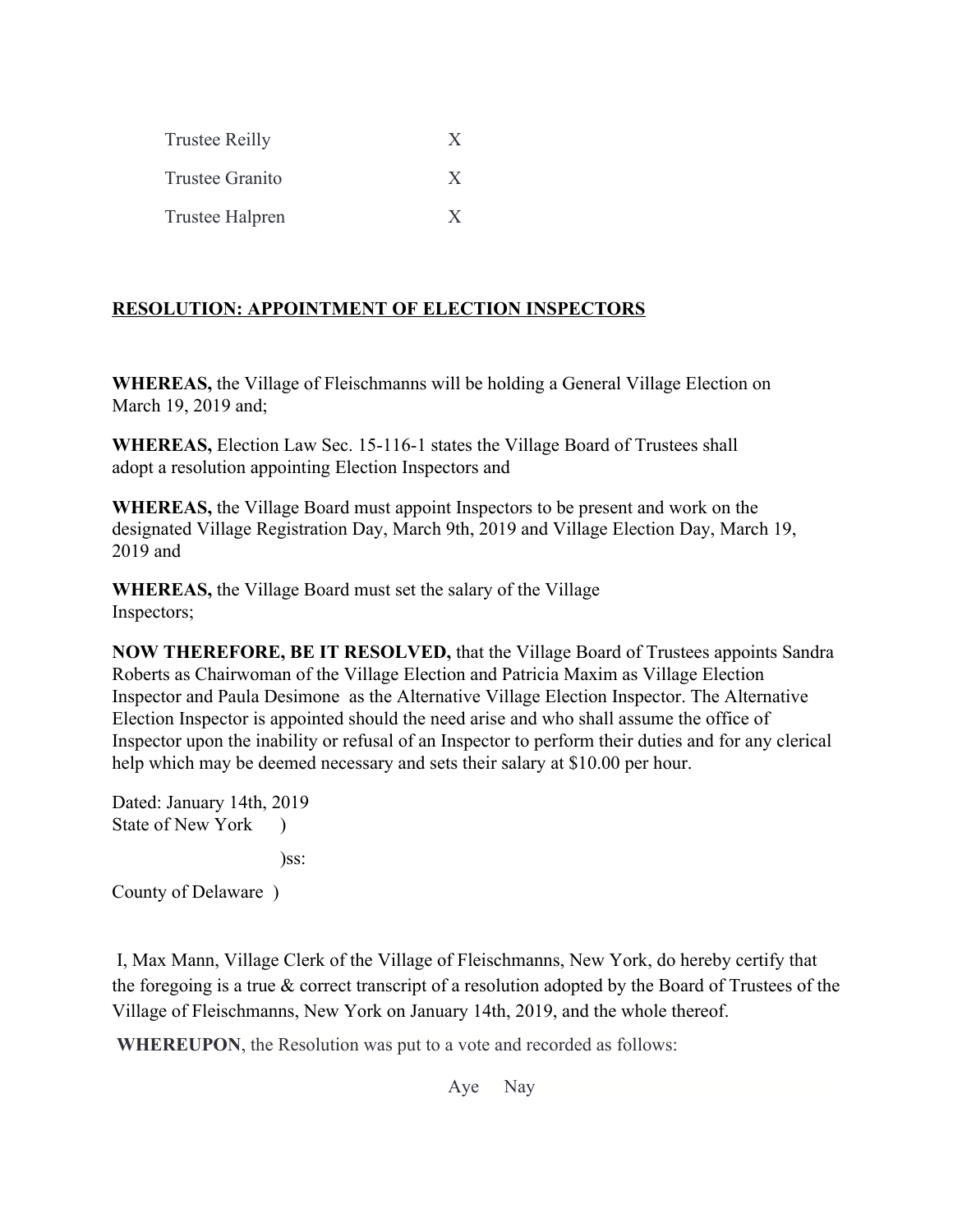| Mayor Kearney          | X |
|------------------------|---|
| Trustee Woller         | X |
| <b>Trustee Reilly</b>  | X |
| Trustee Granito        | X |
| <b>Trustee Halpren</b> | X |

### **RESOLUTION: ELECTION POLLING PLACE**

**WHEREAS,** the next General Village Election for officers will be held on March 19th, 2019 and

**WHEREAS,** the Board of Trustees of the Village of Fleischmanns according to Election Law Sec. 15-104(3)(b) must designate by resolution the polling place in each district and the hours the polls will be open,

**THEREFORE NOW, BE IT RESOLVED**, that the Village of Fleischmanns according to Election Law Sec. 15=104(3)(b) must designate by resolution the polling place in each district and the hours the polls will be open,

**NOW THEREFORE BE IT RESOLVED,** that the Village Board of Trustees designate the Skene Memorial Library, 1017 Main Street, Fleischmanns, New York 12430 as the official polling place in District 1 for voting in the Village of Fleischmanns Election and designate that the polls be open the hours from 12:00 noon until 9:00 p.m.

Dated: January 14th, 2019 State of New York ) )ss:

County of Delaware )

 I, Max Mann, Village Clerk of the Village of Fleischmanns, New York, do hereby certify that the foregoing is a true & correct transcript of a resolution adopted by the Board of Trustees of the Village of Fleischmanns, New York on January 14th, 2019, and the whole thereof.

**WHEREUPON**, the Resolution was put to a vote and recorded as follows:

Aye Nay

.Mayor Kearney X